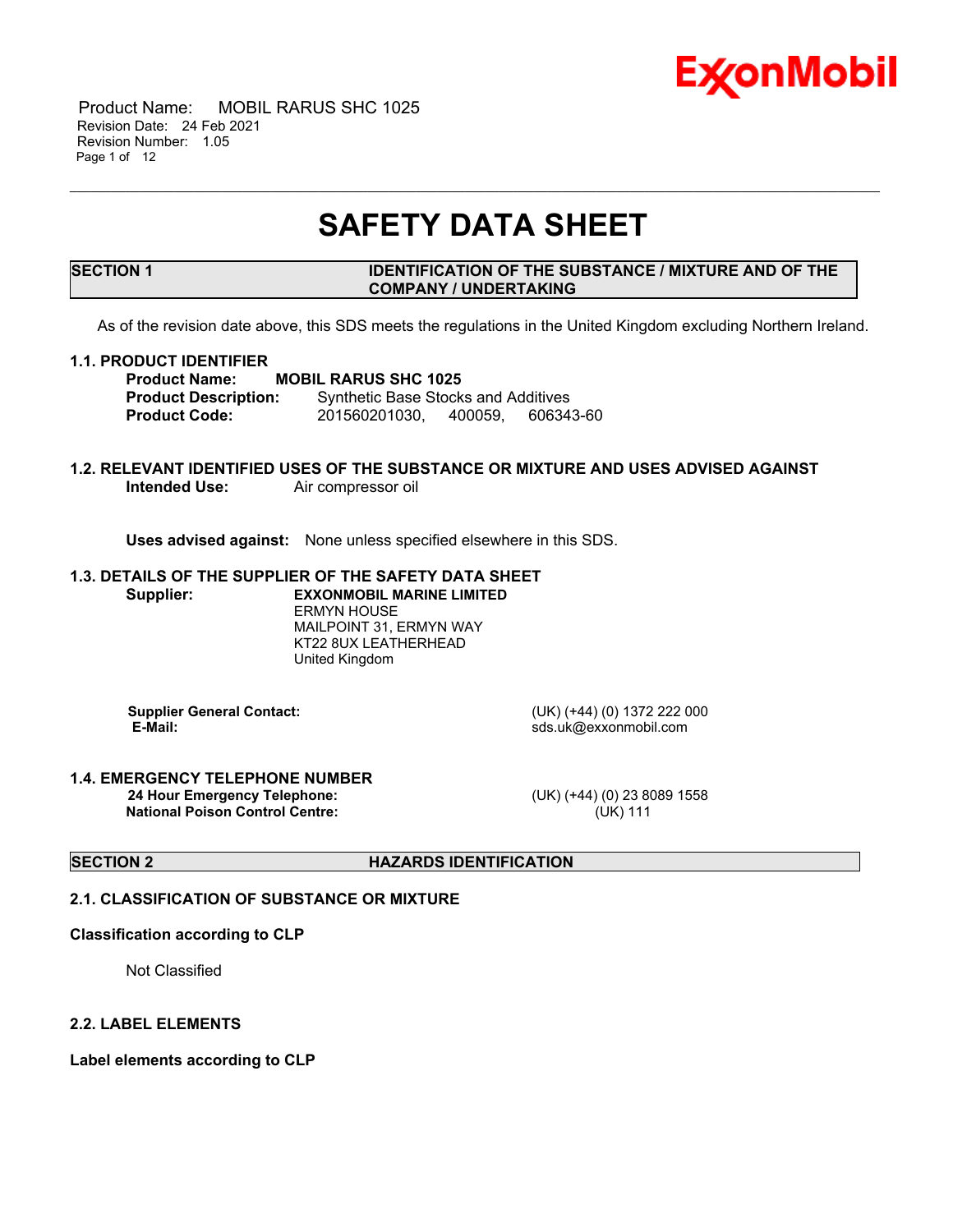

 Product Name: MOBIL RARUS SHC 1025 Revision Date: 24 Feb 2021 Revision Number: 1.05 Page 2 of 12

#### **Hazard Statements:**

#### Supplemental:

EUH210: Safety data sheet available on request.

#### **2.3. OTHER HAZARDS**

#### **Physical / Chemical Hazards:**

No significant hazards.

#### **Health Hazards:**

High-pressure injection under skin may cause serious damage. Excessive exposure may result in eye, skin, or respiratory irritation.

\_\_\_\_\_\_\_\_\_\_\_\_\_\_\_\_\_\_\_\_\_\_\_\_\_\_\_\_\_\_\_\_\_\_\_\_\_\_\_\_\_\_\_\_\_\_\_\_\_\_\_\_\_\_\_\_\_\_\_\_\_\_\_\_\_\_\_\_\_\_\_\_\_\_\_\_\_\_\_\_\_\_\_\_\_\_\_\_\_\_\_\_\_\_\_\_\_\_\_\_\_\_\_\_\_\_\_\_\_\_\_\_\_\_\_\_\_

#### **Environmental Hazards:**

No significant hazards.Material does not meet the criteria for PBT or vPvB in accordance with REACH Annex XIII.

#### **SECTION 3 COMPOSITION / INFORMATION ON INGREDIENTS**

**3.1. SUBSTANCES** Not Applicable. This material is regulated as a mixture.

#### **3.2. MIXTURES**

This material is defined as a mixture.

#### **Reportable hazardous substance(s) complying with the classification criteria and/or with an exposure limit (OEL)**

| <b>Name</b>                                                                                | <b>CAS#</b> | EC#       | <b>Registration#</b> | Concentration | <b>GHS/CLP</b>                                                               |
|--------------------------------------------------------------------------------------------|-------------|-----------|----------------------|---------------|------------------------------------------------------------------------------|
|                                                                                            |             |           |                      |               | classification                                                               |
| BENZENAMINE, N-PHENYL-, REACTION<br><b>PRODUCTS WITH 2,4,4-</b><br><b>TRIMETHYLPENTENE</b> | 68411-46-1  | 270-128-1 | 01-2119491299-23     | 1 - < 5%      | l [Aquatic Acute 3 H402].<br>Aquatic Chronic 3 H412.<br>ISkin Irrit. 3 H3161 |
| <b>TRIPHENYL PHOSPHATE</b>                                                                 | 115-86-6    | 204-112-2 | 01-2119457432-41     | $0.1 - 5.1\%$ | Aquatic Acute 1 H400 (M  <br>factor 1).<br>Aquatic Chronic 2 H411            |

Note - any classification in brackets is a GHS building block that was not adopted in CLP and therefore is not applicable in the countries which have implemented CLP and is shown for informational purposes only.

Note: See SDS Section 16 for full text of hazard statements.

**SECTION 4 FIRST AID MEASURES**

#### **4.1. DESCRIPTION OF FIRST AID MEASURES**

#### **INHALATION**

Remove from further exposure. For those providing assistance, avoid exposure to yourself or others. Use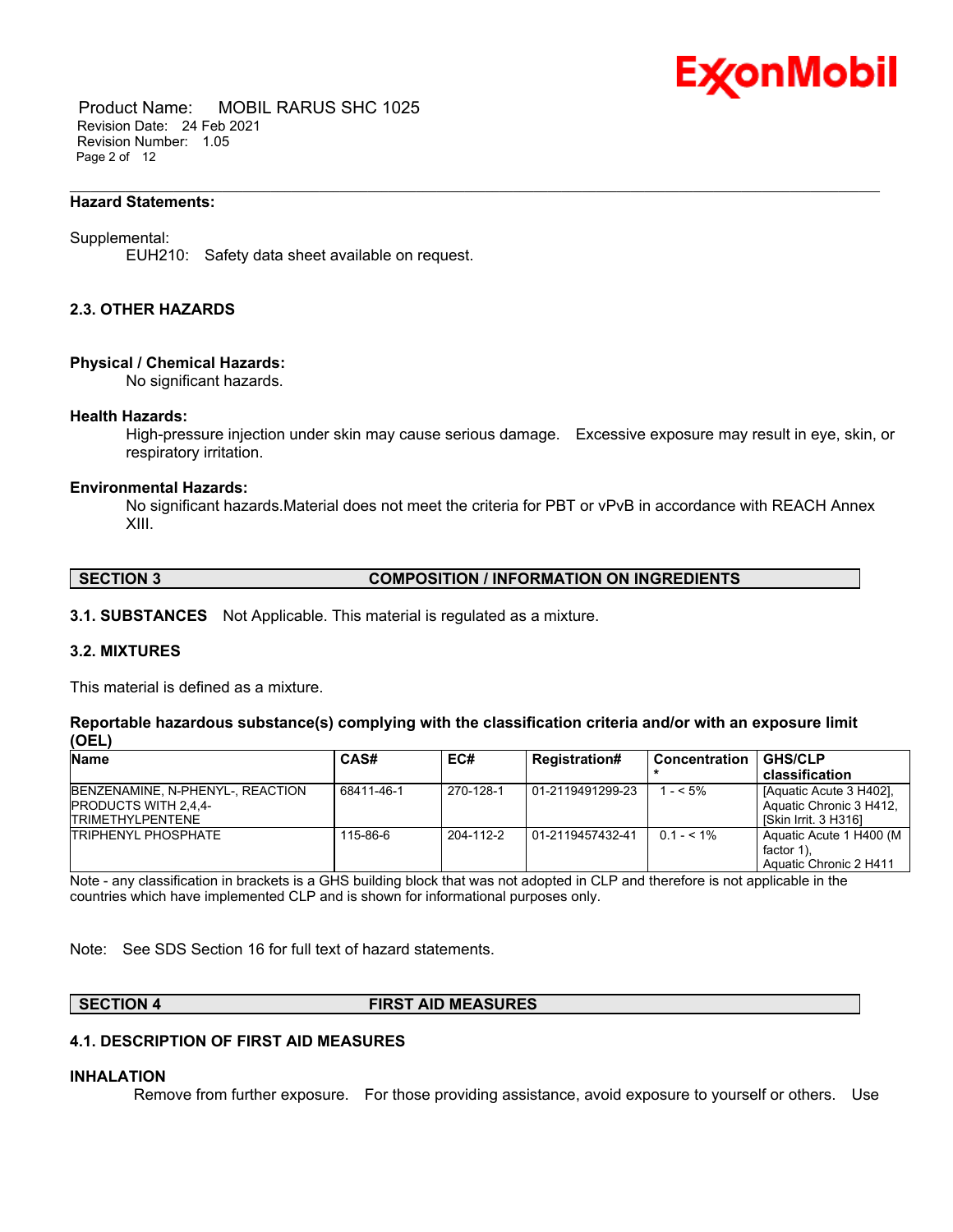# Ex⁄onMobil

 Product Name: MOBIL RARUS SHC 1025 Revision Date: 24 Feb 2021 Revision Number: 1.05 Page 3 of 12

> adequate respiratory protection. If respiratory irritation, dizziness, nausea, or unconsciousness occurs, seek immediate medical assistance. If breathing has stopped, assist ventilation with a mechanical device or use mouth-to-mouth resuscitation.

\_\_\_\_\_\_\_\_\_\_\_\_\_\_\_\_\_\_\_\_\_\_\_\_\_\_\_\_\_\_\_\_\_\_\_\_\_\_\_\_\_\_\_\_\_\_\_\_\_\_\_\_\_\_\_\_\_\_\_\_\_\_\_\_\_\_\_\_\_\_\_\_\_\_\_\_\_\_\_\_\_\_\_\_\_\_\_\_\_\_\_\_\_\_\_\_\_\_\_\_\_\_\_\_\_\_\_\_\_\_\_\_\_\_\_\_\_

#### **SKIN CONTACT**

Wash contact areas with soap and water. If product is injected into or under the skin, or into any part of the body, regardless of the appearance of the wound or its size, the individual should be evaluated immediately by a physician as a surgical emergency. Even though initial symptoms from high pressure injection may be minimal or absent, early surgical treatment within the first few hours may significantly reduce the ultimate extent of injury.

#### **EYE CONTACT**

Flush thoroughly with water. If irritation occurs, get medical assistance.

#### **INGESTION**

First aid is normally not required. Seek medical attention if discomfort occurs.

#### **4.2. MOST IMPORTANT SYMPTOMS AND EFFECTS, BOTH ACUTE AND DELAYED**

Local necrosis as evidenced by delayed onset of pain and tissue damage a few hours after injection.

#### **4.3. INDICATION OF ANY IMMEDIATE MEDICAL ATTENTION AND SPECIAL TREATMENT NEEDED**

 The need to have special means for providing specific and immediate medical treatment available in the workplace is not expected.

### **SECTION 5 FIRE FIGHTING MEASURES**

#### **5.1. EXTINGUISHING MEDIA**

**Suitable Extinguishing Media:** Use water fog, foam, dry chemical or carbon dioxide (CO2) to extinguish flames.

**Unsuitable Extinguishing Media:** Straight streams of water

### **5.2. SPECIAL HAZARDS ARISING FROM THE SUBSTANCE OR MIXTURE**

**Hazardous Combustion Products:** Aldehydes, Incomplete combustion products, Oxides of carbon, Smoke, Fume, Sulphur oxides

### **5.3. ADVICE FOR FIRE FIGHTERS**

**Fire Fighting Instructions:** Evacuate area. Prevent run-off from fire control or dilution from entering streams, sewers or drinking water supply. Fire-fighters should use standard protective equipment and in enclosed spaces, self-contained breathing apparatus (SCBA). Use water spray to cool fire exposed surfaces and to protect personnel.

#### **FLAMMABILITY PROPERTIES**

**Flash Point [Method]:** >210°C (410°F) [ASTM D-92] **Upper/Lower Flammable Limits (Approximate volume % in air):** UEL: 7.0 LEL: 0.9 [Estimated] **Autoignition Temperature:** No data available

### **SECTION 6 ACCIDENTAL RELEASE MEASURES**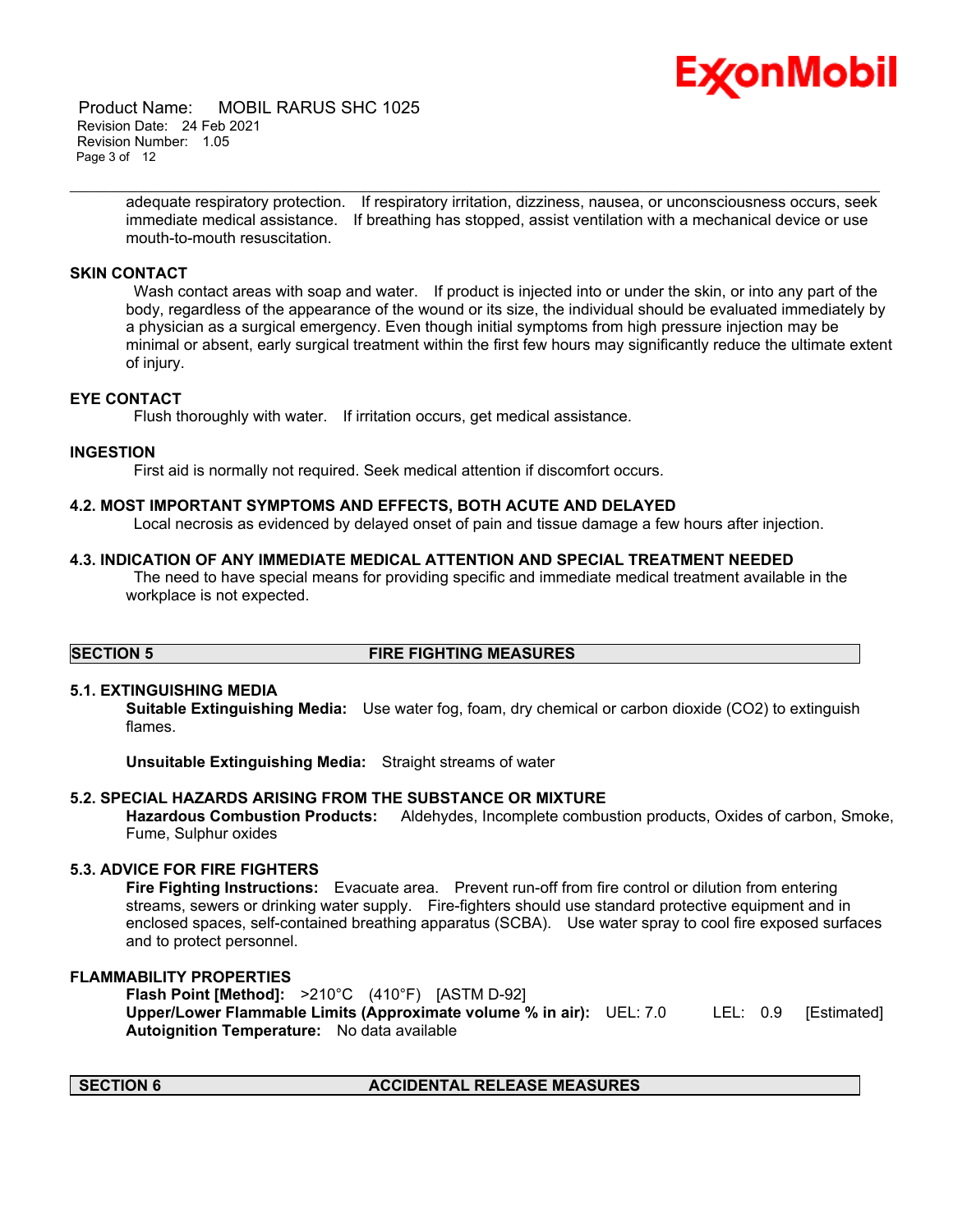

 Product Name: MOBIL RARUS SHC 1025 Revision Date: 24 Feb 2021 Revision Number: 1.05 Page 4 of 12

#### **6.1. PERSONAL PRECAUTIONS, PROTECTIVE EQUIPMENT AND EMERGENCY PROCEDURES**

#### **NOTIFICATION PROCEDURES**

In the event of a spill or accidental release, notify relevant authorities in accordance with all applicable regulations.

\_\_\_\_\_\_\_\_\_\_\_\_\_\_\_\_\_\_\_\_\_\_\_\_\_\_\_\_\_\_\_\_\_\_\_\_\_\_\_\_\_\_\_\_\_\_\_\_\_\_\_\_\_\_\_\_\_\_\_\_\_\_\_\_\_\_\_\_\_\_\_\_\_\_\_\_\_\_\_\_\_\_\_\_\_\_\_\_\_\_\_\_\_\_\_\_\_\_\_\_\_\_\_\_\_\_\_\_\_\_\_\_\_\_\_\_\_

#### **PROTECTIVE MEASURES**

Avoid contact with spilled material. See Section 5 for fire fighting information. See the Hazard Identification Section for Significant Hazards. See Section 4 for First Aid Advice. See Section 8 for advice on the minimum requirements for personal protective equipment. Additional protective measures may be necessary, depending on the specific circumstances and/or the expert judgment of the emergency responders.

#### **6.2. ENVIRONMENTAL PRECAUTIONS**

Large Spills: Dyke far ahead of liquid spill for later recovery and disposal. Prevent entry into waterways, sewers, basements or confined areas.

#### **6.3. METHODS AND MATERIAL FOR CONTAINMENT AND CLEANING UP**

**Land Spill:** Stop leak if you can do so without risk. Recover by pumping or with suitable absorbent.

**Water Spill:** Stop leak if you can do so without risk. Confine the spill immediately with booms. Warn other shipping. Remove from the surface by skimming or with suitable absorbents. Seek the advice of a specialist before using dispersants.

Water spill and land spill recommendations are based on the most likely spill scenario for this material; however, geographic conditions, wind, temperature, (and in the case of a water spill) wave and current direction and speed may greatly influence the appropriate action to be taken. For this reason, local experts should be consulted. Note: Local regulations may prescribe or limit action to be taken.

### **6.4. REFERENCES TO OTHER SECTIONS**

See Sections 8 and 13.

#### **SECTION 7 HANDLING AND STORAGE**

### **7.1. PRECAUTIONS FOR SAFE HANDLING**

 This material is not intended for use in air compressors for breathing applications. Prevent small spills and leakage to avoid slip hazard. Material can accumulate static charges which may cause an electrical spark (ignition source). When the material is handled in bulk, an electrical spark could ignite any flammable vapors from liquids or residues that may be present (e.g., during switch-loading operations). Use proper bonding and/or earthing procedures. However, bonding and earthing may not eliminate the hazard from static accumulation. Consult local applicable standards for guidance. Additional references include American Petroleum Institute 2003 (Protection Against Ignitions Arising out of Static, Lightning and Stray Currents) or National Fire Protection Agency 77 (Recommended Practice on Static Electricity) or CENELEC CLC/TR 50404 (Electrostatics - Code of practice for the avoidance of hazards due to static electricity).

**Static Accumulator:** This material is a static accumulator.

#### **7.2. CONDITIONS FOR SAFE STORAGE, INCLUDING ANY INCOMPATIBILITIES**

The type of container used to store the material may affect static accumulation and dissipation. Do not store in open or unlabelled containers. Keep away from incompatible materials.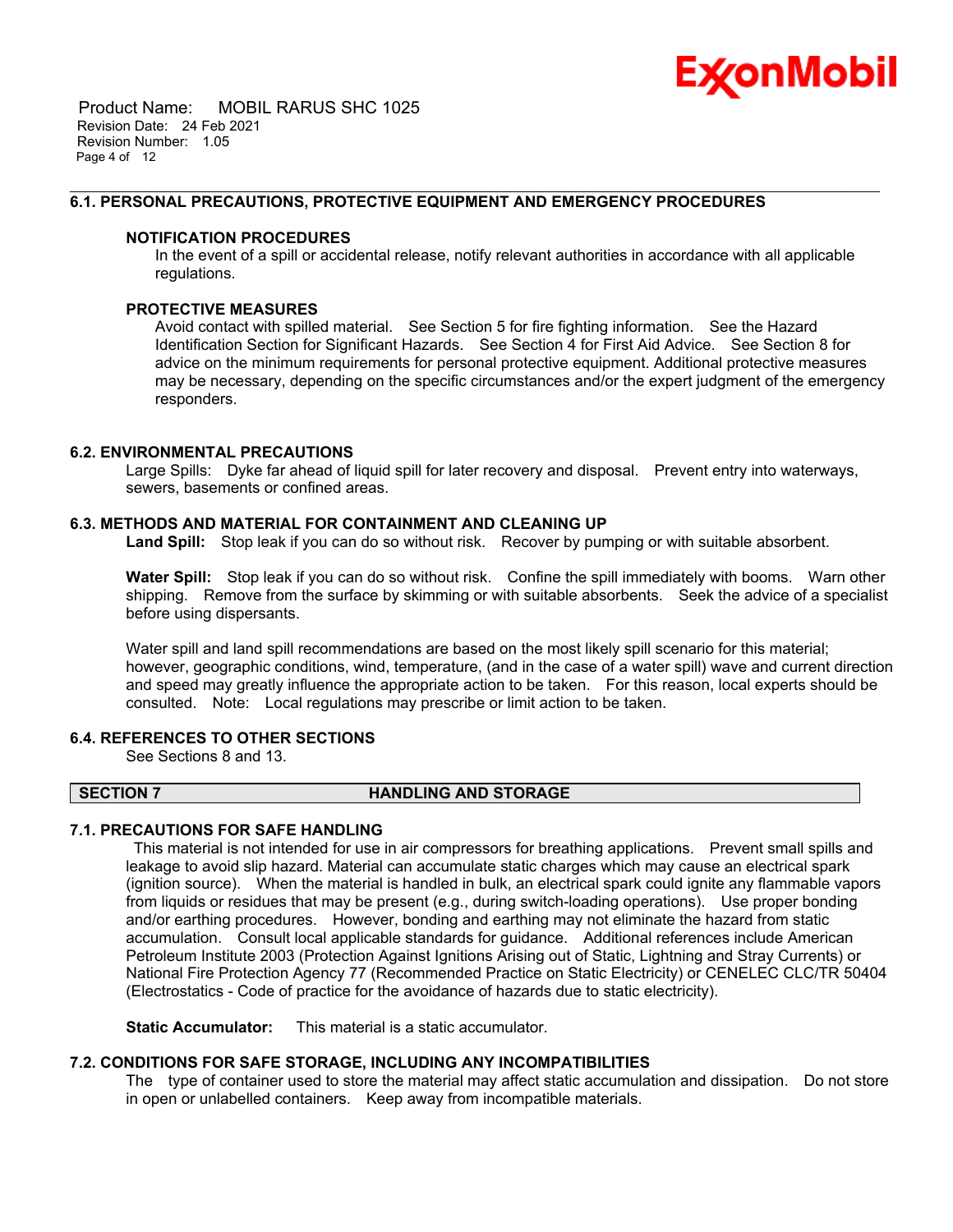

 Product Name: MOBIL RARUS SHC 1025 Revision Date: 24 Feb 2021 Revision Number: 1.05 Page 5 of 12

#### **7.3. SPECIFIC END USES**

Section 1 informs about identified end-uses. No industrial or sector specific guidance available.

\_\_\_\_\_\_\_\_\_\_\_\_\_\_\_\_\_\_\_\_\_\_\_\_\_\_\_\_\_\_\_\_\_\_\_\_\_\_\_\_\_\_\_\_\_\_\_\_\_\_\_\_\_\_\_\_\_\_\_\_\_\_\_\_\_\_\_\_\_\_\_\_\_\_\_\_\_\_\_\_\_\_\_\_\_\_\_\_\_\_\_\_\_\_\_\_\_\_\_\_\_\_\_\_\_\_\_\_\_\_\_\_\_\_\_\_\_

#### **SECTION 8 EXPOSURE CONTROLS / PERSONAL PROTECTION**

#### **8.1. CONTROL PARAMETERS**

#### **EXPOSURE LIMIT VALUES**

#### **Exposure limits/standards (Note: Exposure limits are not additive)**

| <b>Substance Name</b>      | Form | Limit/Standard |                  | <b>Note</b> | Source |              |
|----------------------------|------|----------------|------------------|-------------|--------|--------------|
| <b>TRIPHENYL PHOSPHATE</b> |      | STEL           | $6 \text{ mg/m}$ |             |        | UK EH40      |
| <b>TRIPHENYL PHOSPHATE</b> |      | TWA            | $3 \text{ mg/m}$ |             |        | UK EH40      |
| I TRIPHENYL PHOSPHATE      |      | TWA            | $3$ mg/m $3$     |             |        | <b>ACGIH</b> |

 UK EH40 Workplace Exposure Limits. Exposure limits for use with Control of Substances Hazardous to Health Regulations 2002 (as amended)

**Exposure limits/standards for materials that can be formed when handling this product:** When mists/aerosols can occur the following is recommended:  $5 \text{ mg/m}^3$  - ACGIH TLV (inhalable fraction).

Note: Information about recommended monitoring procedures can be obtained from the relevant agency(ies)/institute(s):

UK Health and Safety Executive (HSE)

### **8.2. EXPOSURE CONTROLS**

### **ENGINEERING CONTROLS**

The level of protection and types of controls necessary will vary depending upon potential exposure conditions. Control measures to consider:

No special requirements under ordinary conditions of use and with adequate ventilation.

#### **PERSONAL PROTECTION**

Personal protective equipment selections vary based on potential exposure conditions such as applications, handling practices, concentration and ventilation. Information on the selection of protective equipment for use with this material, as provided below, is based upon intended, normal usage.

**Respiratory Protection:** If engineering controls do not maintain airborne contaminant concentrations at a level which is adequate to protect worker health, an approved respirator may be appropriate. Respirator selection, use, and maintenance must be in accordance with regulatory requirements, if applicable. Types of respirators to be considered for this material include:

No special requirements under ordinary conditions of use and with adequate ventilation.

For high airborne concentrations, use an approved supplied-air respirator, operated in positive pressure mode. Supplied air respirators with an escape bottle may be appropriate when oxygen levels are inadequate, gas/vapour warning properties are poor, or if air purifying filter capacity/rating may be exceeded.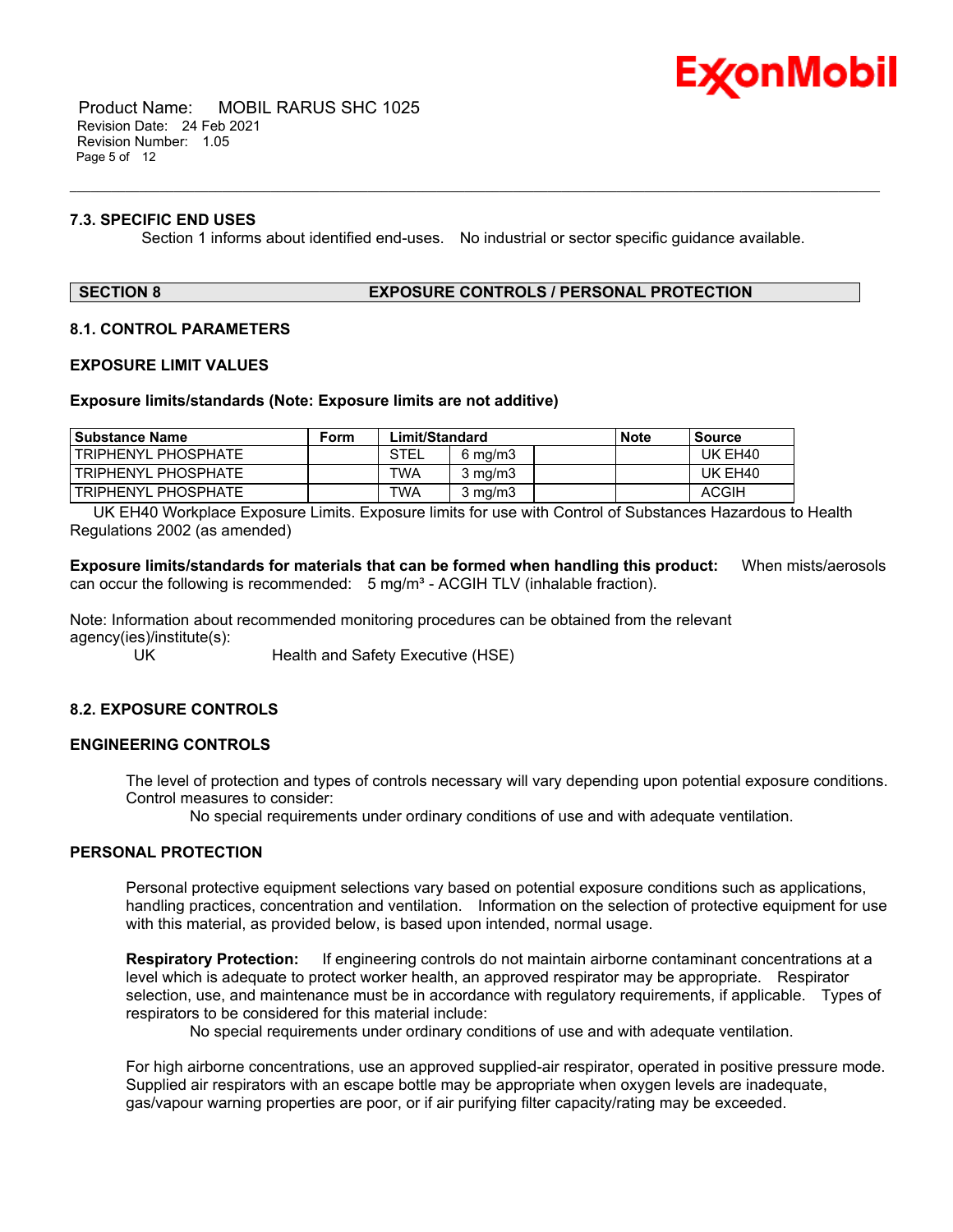

 Product Name: MOBIL RARUS SHC 1025 Revision Date: 24 Feb 2021 Revision Number: 1.05 Page 6 of 12

> **Hand Protection:** Any specific glove information provided is based on published literature and glove manufacturer data. Glove suitability and breakthrough time will differ depending on the specific use conditions. Contact the glove manufacturer for specific advice on glove selection and breakthrough times for your use conditions. Inspect and replace worn or damaged gloves. The types of gloves to be considered for this material include:

\_\_\_\_\_\_\_\_\_\_\_\_\_\_\_\_\_\_\_\_\_\_\_\_\_\_\_\_\_\_\_\_\_\_\_\_\_\_\_\_\_\_\_\_\_\_\_\_\_\_\_\_\_\_\_\_\_\_\_\_\_\_\_\_\_\_\_\_\_\_\_\_\_\_\_\_\_\_\_\_\_\_\_\_\_\_\_\_\_\_\_\_\_\_\_\_\_\_\_\_\_\_\_\_\_\_\_\_\_\_\_\_\_\_\_\_\_

No protection is ordinarily required under normal conditions of use.

**Eye Protection:** If contact is likely, safety glasses with side shields are recommended.

**Skin and Body Protection:** Any specific clothing information provided is based on published literature or manufacturer data. The types of clothing to be considered for this material include:

 No skin protection is ordinarily required under normal conditions of use. In accordance with good industrial hygiene practices, precautions should be taken to avoid skin contact.

**Specific Hygiene Measures:** Always observe good personal hygiene measures, such as washing after handling the material and before eating, drinking, and/or smoking. Routinely wash work clothing and protective equipment to remove contaminants. Discard contaminated clothing and footwear that cannot be cleaned. Practice good housekeeping.

#### **ENVIRONMENTAL CONTROLS**

 Comply with applicable environmental regulations limiting discharge to air, water and soil. Protect the environment by applying appropriate control measures to prevent or limit emissions.

### **SECTION 9 PHYSICAL AND CHEMICAL PROPERTIES**

**Note: Physical and chemical properties are provided for safety, health and environmental considerations only and may not fully represent product specifications. Contact the Supplier for additional information.**

#### **9.1. INFORMATION ON BASIC PHYSICAL AND CHEMICAL PROPERTIES**

**Physical State:** Liquid **Colour:** Pale Yellow **Odour:** Characteristic **Odour Threshold:** No data available **pH:** Not technically feasible **Melting Point:** Not technically feasible **Freezing Point:** No data available **Initial Boiling Point / and Boiling Range:** > 316°C (601°F) [Estimated] **Flash Point [Method]:** >210°C (410°F) [ASTM D-92] **Evaporation Rate (n-butyl acetate = 1):** No data available **Flammability (Solid, Gas):** Not technically feasible **Upper/Lower Flammable Limits (Approximate volume % in air):** UEL: 7.0 LEL: 0.9 [Estimated] **Vapour Pressure:** < 0.013 kPa (0.1 mm Hg) at 20 °C [Estimated] **Vapour Density (Air = 1):** > 2 at 101 kPa [Estimated] **Relative Density (at 15 °C):** 0.821 [ASTM D4052] **Solubility(ies): water** Negligible **Partition coefficient (n-Octanol/Water Partition Coefficient):** > 3.5 [Estimated]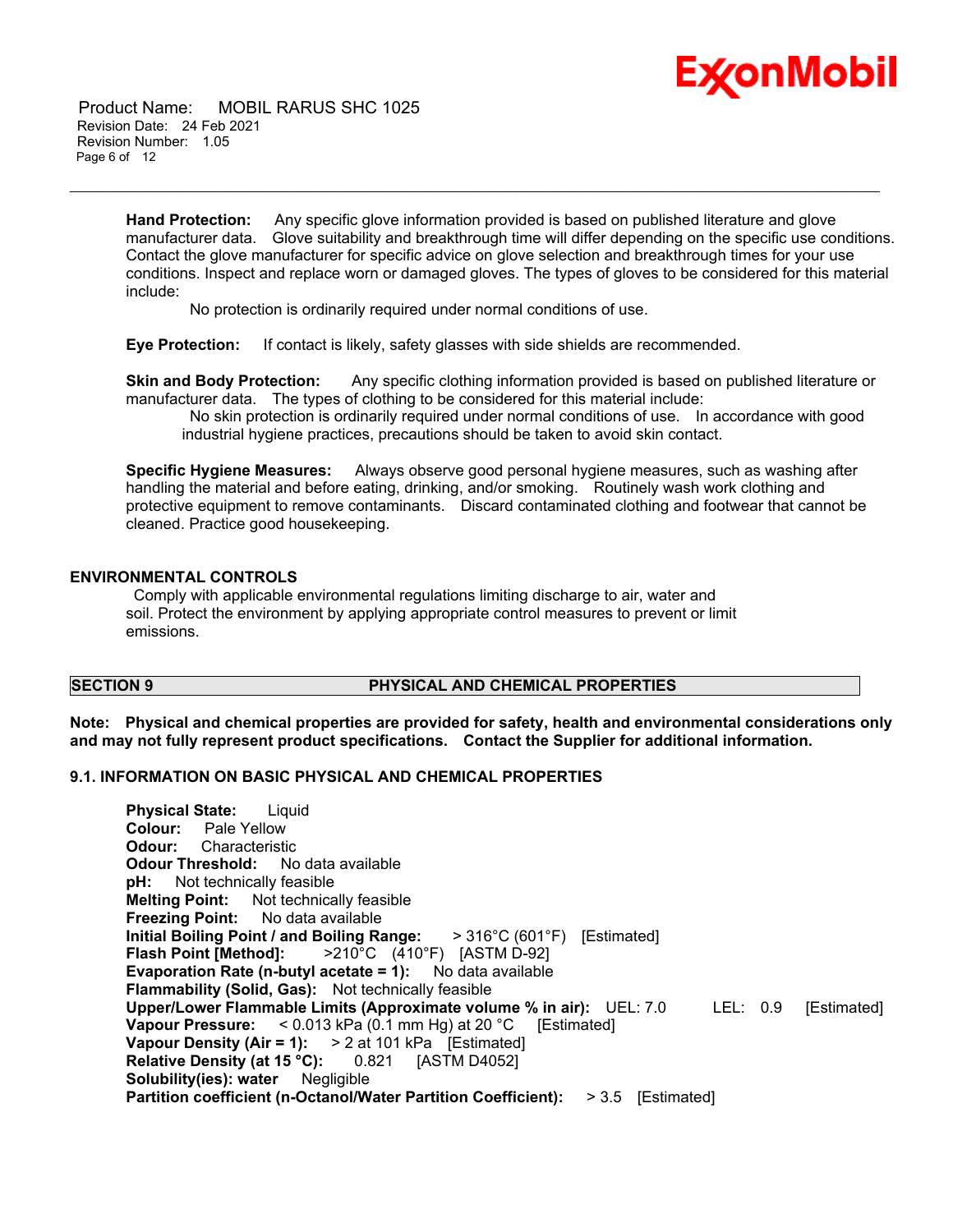

 Product Name: MOBIL RARUS SHC 1025 Revision Date: 24 Feb 2021 Revision Number: 1.05 Page 7 of 12

> **Autoignition Temperature:** No data available **Decomposition Temperature:** No data available **Viscosity:** 46.25 cSt (46.25 mm2/sec) at 40ºC [ASTM D 445] **Explosive Properties:** None **Oxidizing Properties:** None

#### **9.2. OTHER INFORMATION**

**Pour Point:** -39°C (-38°F) [ASTM D97]

#### **SECTION 10 STABILITY AND REACTIVITY**

**10.1. REACTIVITY:** See sub-sections below.

**10.2. CHEMICAL STABILITY:** Material is stable under normal conditions.

**10.3. POSSIBILITY OF HAZARDOUS REACTIONS:** Hazardous polymerization will not occur.

**10.4. CONDITIONS TO AVOID:** Excessive heat. High energy sources of ignition.

**10.5. INCOMPATIBLE MATERIALS:** Strong oxidisers

**10.6. HAZARDOUS DECOMPOSITION PRODUCTS:** Material does not decompose at ambient temperatures.

#### **SECTION 11 TOXICOLOGICAL INFORMATION**

\_\_\_\_\_\_\_\_\_\_\_\_\_\_\_\_\_\_\_\_\_\_\_\_\_\_\_\_\_\_\_\_\_\_\_\_\_\_\_\_\_\_\_\_\_\_\_\_\_\_\_\_\_\_\_\_\_\_\_\_\_\_\_\_\_\_\_\_\_\_\_\_\_\_\_\_\_\_\_\_\_\_\_\_\_\_\_\_\_\_\_\_\_\_\_\_\_\_\_\_\_\_\_\_\_\_\_\_\_\_\_\_\_\_\_\_\_

#### **11.1. INFORMATION ON TOXICOLOGICAL EFFECTS**

| <b>Hazard Class</b>                                                | <b>Conclusion / Remarks</b>                                                                      |  |  |  |
|--------------------------------------------------------------------|--------------------------------------------------------------------------------------------------|--|--|--|
| <b>Inhalation</b>                                                  |                                                                                                  |  |  |  |
| Acute Toxicity: No end point data for<br>lmaterial.                | Minimally Toxic. Based on assessment of the components.                                          |  |  |  |
| Irritation: No end point data for material.                        | Negligible hazard at ambient/normal handling temperatures.                                       |  |  |  |
| Ingestion                                                          |                                                                                                  |  |  |  |
| Acute Toxicity: No end point data for<br>lmaterial.                | Minimally Toxic. Based on assessment of the components.                                          |  |  |  |
| <b>Skin</b>                                                        |                                                                                                  |  |  |  |
| Acute Toxicity: No end point data for<br>lmaterial.                | Minimally Toxic. Based on assessment of the components.                                          |  |  |  |
| Skin Corrosion/Irritation: No end point data<br>lfor material.     | Negligible irritation to skin at ambient temperatures. Based on<br>assessment of the components. |  |  |  |
| Eye                                                                |                                                                                                  |  |  |  |
| Serious Eye Damage/Irritation: No end point<br>Idata for material. | May cause mild, short-lasting discomfort to eyes. Based on<br>assessment of the components.      |  |  |  |
| <b>Sensitisation</b>                                               |                                                                                                  |  |  |  |
| Respiratory Sensitization: No end point data<br>lfor material.     | Not expected to be a respiratory sensitizer.                                                     |  |  |  |
| Skin Sensitization: No end point data for<br>lmaterial.            | Not expected to be a skin sensitizer. Based on assessment of the<br>components.                  |  |  |  |
| <b>Aspiration:</b> Data available.                                 | Not expected to be an aspiration hazard.<br>Based on physico-                                    |  |  |  |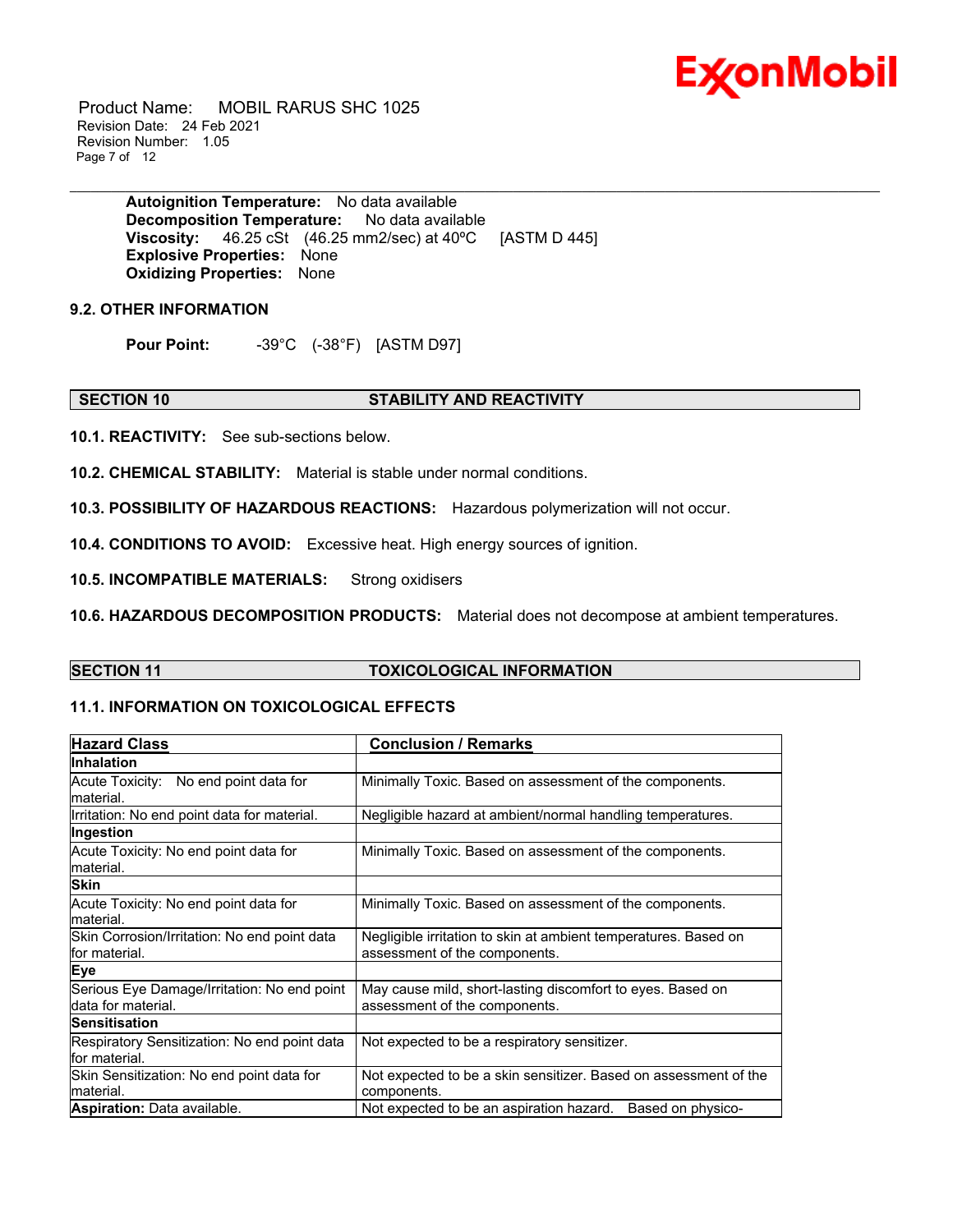

 Product Name: MOBIL RARUS SHC 1025 Revision Date: 24 Feb 2021 Revision Number: 1.05 Page 8 of 12

|                                              | chemical properties of the material.                            |
|----------------------------------------------|-----------------------------------------------------------------|
| Germ Cell Mutagenicity: No end point data    | Not expected to be a germ cell mutagen. Based on assessment of  |
| for material.                                | the components.                                                 |
| Carcinogenicity: No end point data for       | Not expected to cause cancer. Based on assessment of the        |
| lmaterial.                                   | components.                                                     |
| Reproductive Toxicity: No end point data     | Not expected to be a reproductive toxicant. Based on assessment |
| for material.                                | of the components.                                              |
| Lactation: No end point data for material.   | Not expected to cause harm to breast-fed children.              |
| <b>Specific Target Organ Toxicity (STOT)</b> |                                                                 |
| Single Exposure: No end point data for       | Not expected to cause organ damage from a single exposure.      |
| lmaterial.                                   |                                                                 |
| Repeated Exposure: No end point data for     | Not expected to cause organ damage from prolonged or repeated   |
| material.                                    | exposure. Based on assessment of the components.                |

#### **OTHER INFORMATION**

#### **Contains:**

Synthetic base oils: Not expected to cause significant health effects under conditions of normal use, based on laboratory studies with the same or similar materials. Not mutagenic or genotoxic. Not sensitising in test animals and humans.

\_\_\_\_\_\_\_\_\_\_\_\_\_\_\_\_\_\_\_\_\_\_\_\_\_\_\_\_\_\_\_\_\_\_\_\_\_\_\_\_\_\_\_\_\_\_\_\_\_\_\_\_\_\_\_\_\_\_\_\_\_\_\_\_\_\_\_\_\_\_\_\_\_\_\_\_\_\_\_\_\_\_\_\_\_\_\_\_\_\_\_\_\_\_\_\_\_\_\_\_\_\_\_\_\_\_\_\_\_\_\_\_\_\_\_\_\_

#### **SECTION 12 ECOLOGICAL INFORMATION**

The information given is based on data for the material, components of the material, or for similar materials, through the application of bridging principals.

#### **12.1. TOXICITY**

Material -- Not expected to be harmful to aquatic organisms.

#### **12.2. PERSISTENCE AND DEGRADABILITY** Not determined.

### **12.3. BIOACCUMULATIVE POTENTIAL** Not determined.

#### **12.4. MOBILITY IN SOIL**

 Base oil component -- Low solubility and floats and is expected to migrate from water to the land. Expected to partition to sediment and wastewater solids.

#### **12.5. PERSISTENCE, BIOACCUMULATION AND TOXICITY FOR SUBSTANCE(S)**

Material does not meet the Reach Annex XIII criteria for PBT or vPvB.

#### **12.6. OTHER ADVERSE EFFECTS**

No adverse effects are expected.

### **ECOLOGICAL DATA**

**Ecotoxicity**

| Test                               | Duration   | Organism<br>Tvpe | <b>Test Results</b>                      |
|------------------------------------|------------|------------------|------------------------------------------|
| <b>Toxicity</b><br>Aquatic - Acute | 48 hour(s) | Daphnia magna    | EL0 103 mg/l: data for similar materials |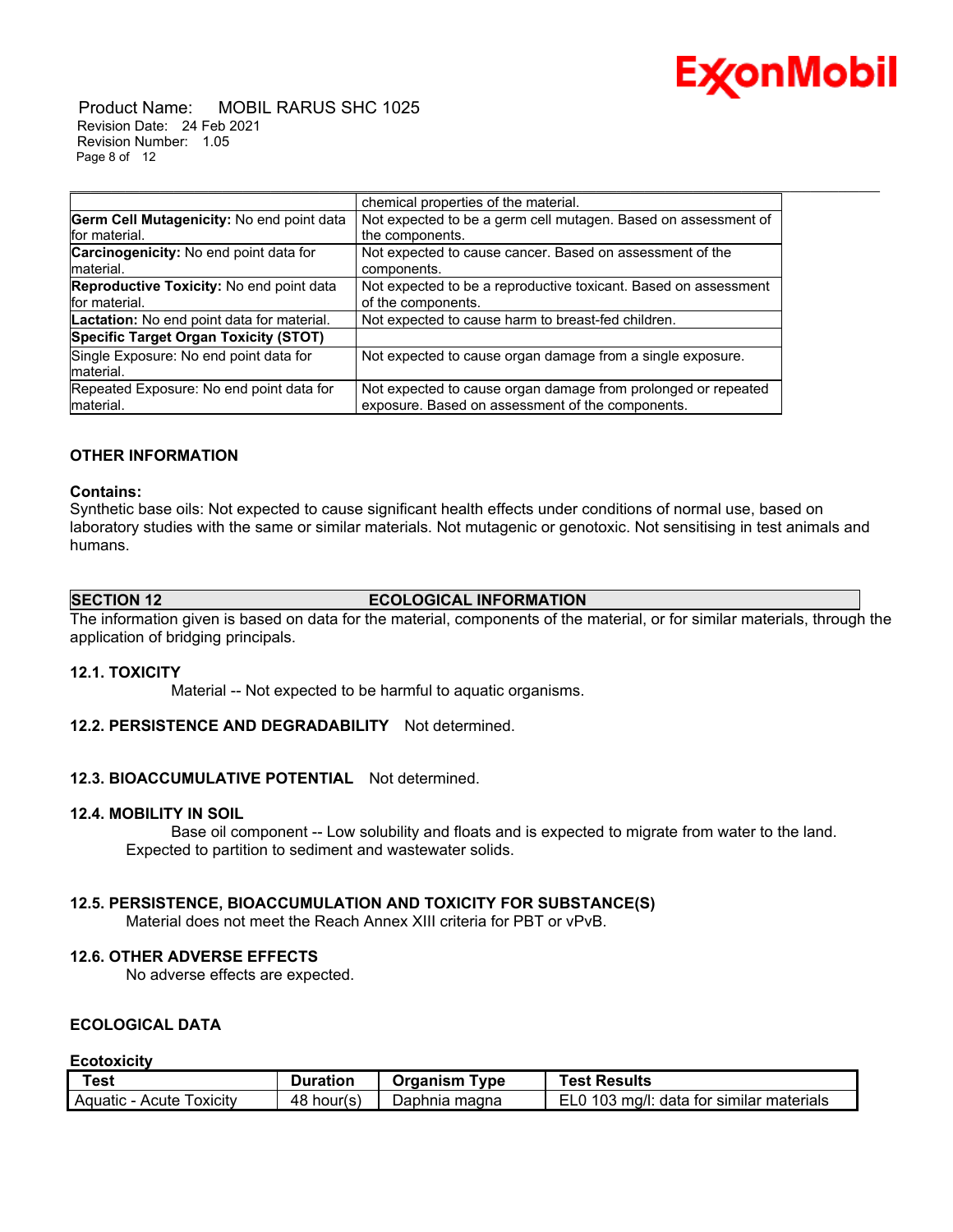

 Product Name: MOBIL RARUS SHC 1025 Revision Date: 24 Feb 2021 Revision Number: 1.05 Page 9 of 12

| Aquatic - Acute Toxicity   | 96 hour(s)          | Oncorhynchus        | LL0 101 mg/l: data for similar materials |  |
|----------------------------|---------------------|---------------------|------------------------------------------|--|
|                            |                     | mvkiss              |                                          |  |
| Aquatic - Acute Toxicity   | $72$ hour(s)        | Pseudokirchneriella | $ErL50 > 100$ mg/l: data for similar     |  |
|                            |                     | subcapitata         | materials                                |  |
| Aquatic - Chronic Toxicity | $21 \text{ day}(s)$ | Daphnia magna       | NOELR 1 mg/l: data for similar materials |  |

#### **SECTION 13 DISPOSAL CONSIDERATIONS**

Disposal recommendations based on material as supplied. Disposal must be in accordance with current applicable laws and regulations, and material characteristics at time of disposal.

#### **13.1. WASTE TREATMENT METHODS**

 Product is suitable for burning in an enclosed controlled burner for fuel value or disposal by supervised incineration at very high temperatures to prevent formation of undesirable combustion products. Protect the environment. Dispose of used oil at designated sites. Minimize skin contact. Do not mix used oils with solvents, brake fluids or coolants.

#### **European Waste Code:** 13 02 06\*

NOTE: These codes are assigned based upon the most common uses for this material and may not reflect contaminants resulting from actual use. Waste producers need to assess the actual process used when generating the waste and its contaminants in order to assign the proper waste disposal code(s).

This material is considered as hazardous waste pursuant to The Hazardous Waste Regulations (HWR), and subject to the provisions of those Regulations.

**Empty Container Warning** Empty Container Warning (where applicable): Empty containers may contain residue and can be dangerous. Do not attempt to refill or clean containers without proper instructions. Empty drums should be completely drained and safely stored until appropriately reconditioned or disposed. Empty containers should be taken for recycling, recovery, or disposal through suitably qualified or licensed contractor and in accordance with governmental regulations. DO NOT PRESSURISE, CUT, WELD, BRAZE, SOLDER, DRILL, GRIND, OR EXPOSE SUCH CONTAINERS TO HEAT, FLAME, SPARKS, STATIC ELECTRICITY, OR OTHER SOURCES OF IGNITION. THEY MAY EXPLODE AND CAUSE INJURY OR DEATH.

#### **SECTION 14 TRANSPORT INFORMATION**

**LAND (ADR/RID): 14.1-14.6** Not Regulated for Land Transport

**INLAND WATERWAYS (ADN): 14.1-14.6** Not Regulated for Inland Waterways Transport

**SEA (IMDG): 14.1-14.6** Not Regulated for Sea Transport according to IMDG-Code

#### **SEA (MARPOL 73/78 Convention - Annex II):**

**14.7. Transport in bulk according to Annex II of MARPOL 73/78 and the IBC Code** Not classified according to Annex II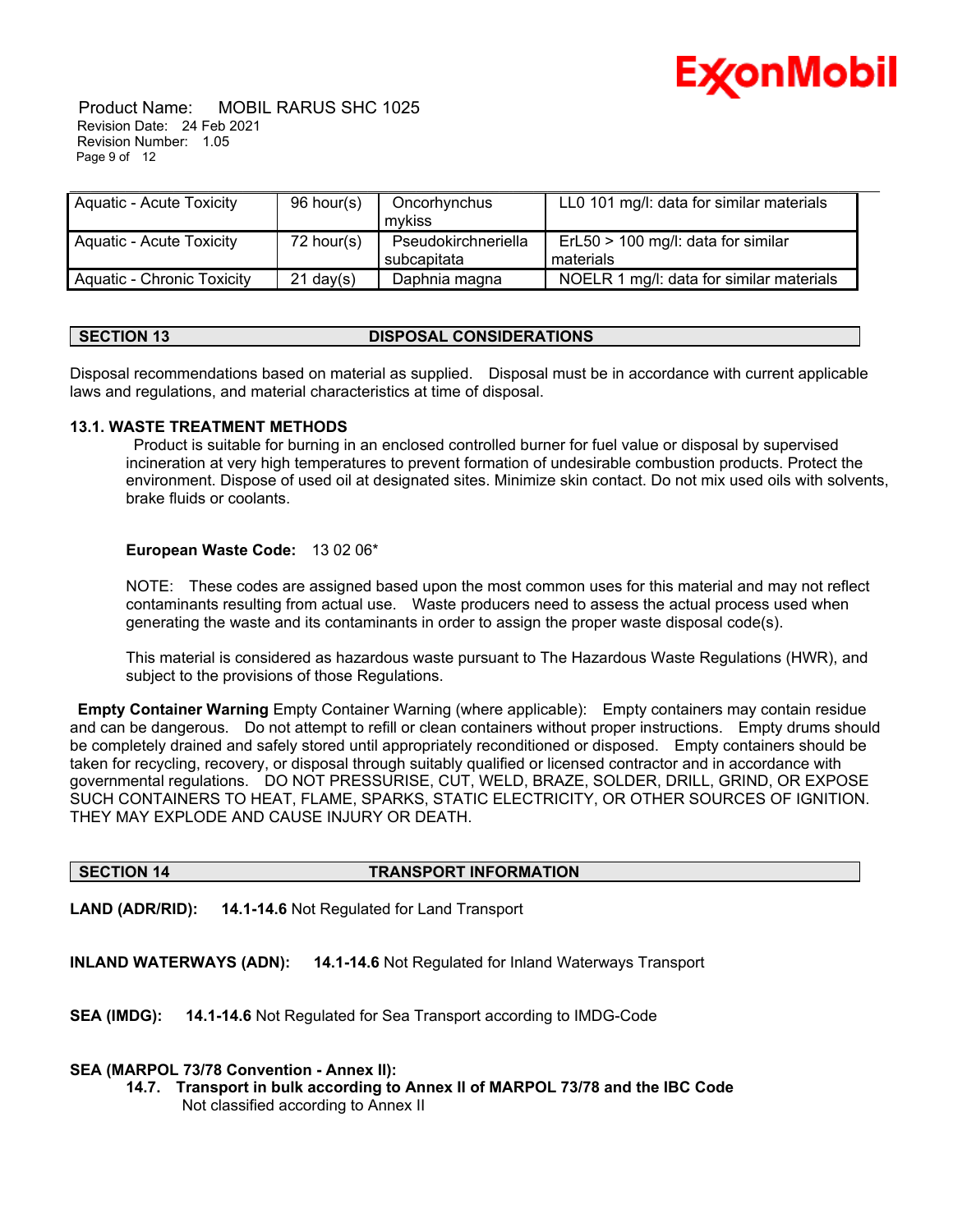

 Product Name: MOBIL RARUS SHC 1025 Revision Date: 24 Feb 2021 Revision Number: 1.05 Page 10 of 12

#### **AIR (IATA): 14.1-14.6** Not Regulated for Air Transport

#### **SECTION 15 REGULATORY INFORMATION**

\_\_\_\_\_\_\_\_\_\_\_\_\_\_\_\_\_\_\_\_\_\_\_\_\_\_\_\_\_\_\_\_\_\_\_\_\_\_\_\_\_\_\_\_\_\_\_\_\_\_\_\_\_\_\_\_\_\_\_\_\_\_\_\_\_\_\_\_\_\_\_\_\_\_\_\_\_\_\_\_\_\_\_\_\_\_\_\_\_\_\_\_\_\_\_\_\_\_\_\_\_\_\_\_\_\_\_\_\_\_\_\_\_\_\_\_\_

#### **REGULATORY STATUS AND APPLICABLE LAWS AND REGULATIONS**

**Listed or exempt from listing/notification on the following chemical inventories (May contain substance(s) subject to notification to the EPA Active TSCA inventory prior to import to USA):** AIIC, DSL, ENCS, IECSC, ISHL, KECI, TCSI, TSCA

 **Special Cases:**

| Inventory    | <b>Status</b>         |
|--------------|-----------------------|
| <b>PICCS</b> | Apply<br>Restrictions |

#### **15.1. SAFETY, HEALTH AND ENVIRONMENTAL REGULATIONS/LEGISLATION SPECIFIC FOR THE SUBSTANCE OR MIXTURE**

#### **Applicable UK legislation:**

 REACH [... Registration, Evaluation, Authorisation and Restriction of Chemicals ... and amendments thereto]

 CLP [Classification, labelling and packaging of substances and mixtures.. and amendments thereto]

#### **REACH Restrictions on the manufacturing, placing on the market and use of certain dangerous substances, mixtures and articles (Annex XVII):**

The following entries of Annex XVII may be considered for this product: None

#### **15.2. CHEMICAL SAFETY ASSESSMENT**

**REACH Information:** A Chemical Safety Assessment has been carried out for one or more substances present in the material.

### **SECTION 16 OTHER INFORMATION**

**REFERENCES:** Sources of information used in preparing this SDS included one or more of the following: results from in house or supplier toxicology studies, CONCAWE Product Dossiers, publications from other trade associations, such as the EU Hydrocarbon Solvents REACH Consortium, U.S. HPV Program Robust Summaries, the EU IUCLID Data Base, U.S. NTP publications, and other sources, as appropriate.

**List of abbreviations and acronyms that could be (but not necessarily are) used in this safety data sheet: Acronym**<br>N/A Not applicable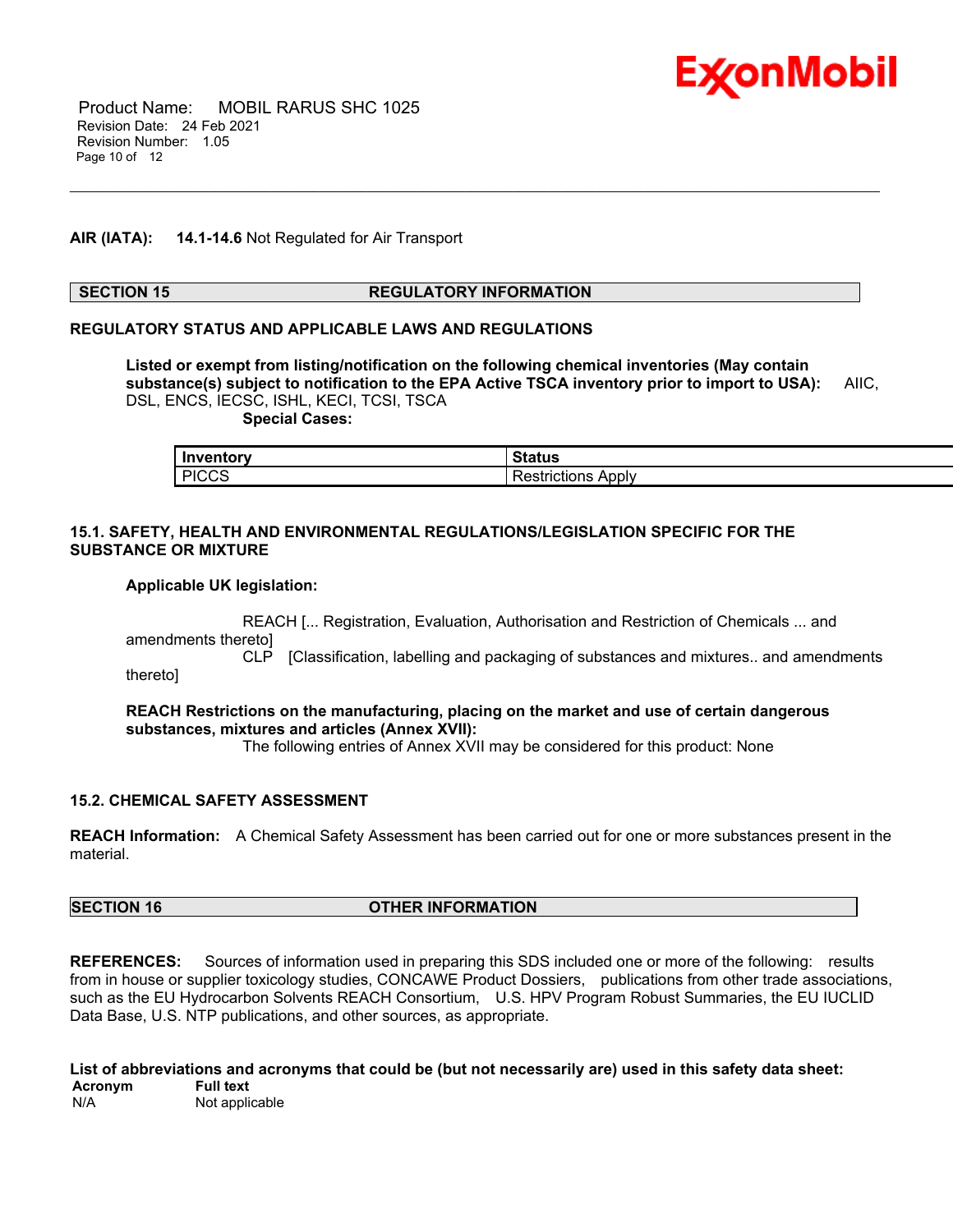## Ex⁄onMobil

 Product Name: MOBIL RARUS SHC 1025 Revision Date: 24 Feb 2021 Revision Number: 1.05 Page 11 of 12

| N/D           | Not determined                                                                                   |
|---------------|--------------------------------------------------------------------------------------------------|
| NE.           | Not established                                                                                  |
| <b>VOC</b>    | Volatile Organic Compound                                                                        |
| <b>AIIC</b>   | Australian Inventory of Industrial Chemicals                                                     |
| AIHA WEEL     | American Industrial Hygiene Association Workplace Environmental Exposure Limits                  |
| ASTM          | ASTM International, originally known as the American Society for Testing and Materials (ASTM)    |
| <b>DSL</b>    | Domestic Substance List (Canada)                                                                 |
| <b>EINECS</b> | European Inventory of Existing Commercial Substances                                             |
| <b>ELINCS</b> | European List of Notified Chemical Substances                                                    |
| <b>ENCS</b>   | Existing and new Chemical Substances (Japanese inventory)                                        |
| <b>IECSC</b>  | Inventory of Existing Chemical Substances in China                                               |
| KECI          | Korean Existing Chemicals Inventory                                                              |
| <b>NDSL</b>   | Non-Domestic Substances List (Canada)                                                            |
| <b>NZIOC</b>  | New Zealand Inventory of Chemicals                                                               |
| <b>PICCS</b>  | Philippine Inventory of Chemicals and Chemical Substances                                        |
| TLV           | Threshold Limit Value (American Conference of Governmental Industrial Hygienists)                |
| TSCA          | Toxic Substances Control Act (U.S. inventory)                                                    |
| <b>UVCB</b>   | Substances of Unknown or Variable composition, Complex reaction products or Biological materials |
| LC.           | Lethal Concentration                                                                             |
| LD            | Lethal Dose                                                                                      |
| LL.           | Lethal Loading                                                                                   |
| EC            | <b>Effective Concentration</b>                                                                   |
| EL.           | <b>Effective Loading</b>                                                                         |
| <b>NOEC</b>   | No Observable Effect Concentration                                                               |
| <b>NOELR</b>  | No Observable Effect Loading Rate                                                                |
|               |                                                                                                  |

\_\_\_\_\_\_\_\_\_\_\_\_\_\_\_\_\_\_\_\_\_\_\_\_\_\_\_\_\_\_\_\_\_\_\_\_\_\_\_\_\_\_\_\_\_\_\_\_\_\_\_\_\_\_\_\_\_\_\_\_\_\_\_\_\_\_\_\_\_\_\_\_\_\_\_\_\_\_\_\_\_\_\_\_\_\_\_\_\_\_\_\_\_\_\_\_\_\_\_\_\_\_\_\_\_\_\_\_\_\_\_\_\_\_\_\_\_

### **KEY TO THE H-CODES CONTAINED IN SECTION 3 OF THIS DOCUMENT (for information only):**

[Skin Irrit. 3 H316]: Causes mild skin irritation; Skin Corr/Irritation, Cat 3 Aquatic Acute 1 H400: Very toxic to aquatic life; Acute Env Tox, Cat 1 [Aquatic Acute 3 H402]: Harmful to aquatic life; Acute Env Tox, Cat 3 Aquatic Chronic 2 H411: Toxic to aquatic life with long lasting effects; Chronic Env Tox, Cat 2

### **THIS SAFETY DATA SHEET CONTAINS THE FOLLOWING REVISIONS:**

Composition: Component Table for REACH information was modified. GHS CLP Supplemental Statements information was added. GHS Target Organ Phrase information was deleted. Hazard Identification: Section 3 Footnotes for CLP tables information was modified. Section 13: European Waste Code Hazardous Note information was modified. Section 15: EU Directives and Regulations information was modified.

----------------------------------------------------------------------------------------------------------------------------------------------------- The information and recommendations contained herein are, to the best of ExxonMobil's knowledge and belief, accurate and reliable as of the date issued. You can contact ExxonMobil to insure that this document is the most current available from ExxonMobil. The information and recommendations are offered for the user's consideration and examination. It is the user's responsibility to satisfy itself that the product is suitable for the intended use. If buyer repackages this product, it is the user's responsibility to insure proper health, safety and other necessary information is included with and/or on the container. Appropriate warnings and safe-handling procedures should be provided to handlers and users. Alteration of this document is strictly prohibited. Except to the extent required by law, republication or retransmission of this document, in whole or in part, is not permitted. The term, "ExxonMobil" is used for convenience, and may include any one or more of ExxonMobil Chemical Company, Exxon Mobil Corporation, or any affiliates in which they directly or indirectly hold any interest.